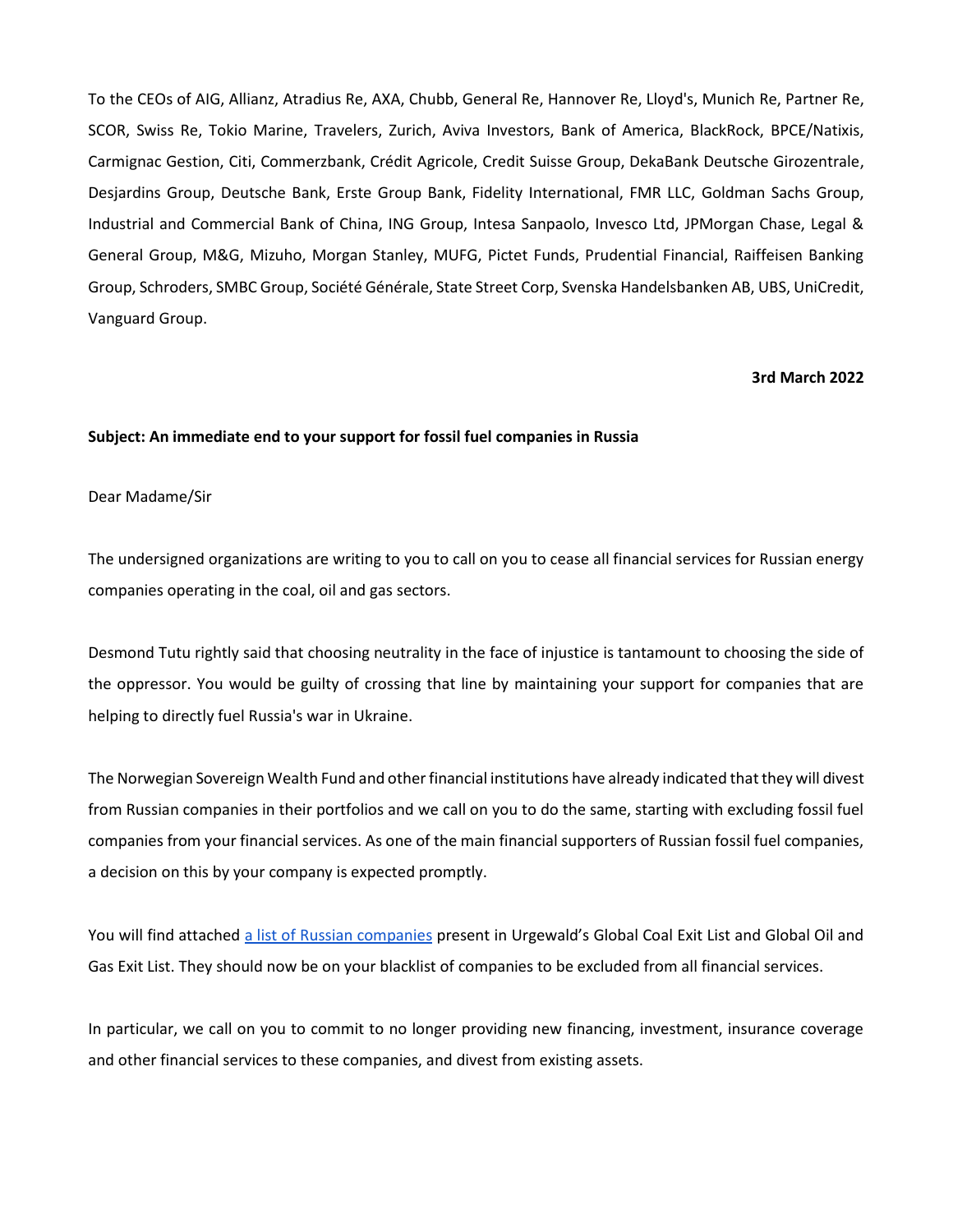We also call on you to immediately suspend all financial services for TotalEnergies, Fortum/Uniper, Wintershall [DEA and other non-Russian fossil fuel companies active in Russia](https://reclaimfinance.org/site/wp-content/uploads/2022/03/RussianFossilFuelExclusionList_March2022.pdf) until these groups have withdrawn from their operations as BP, Shell, Equinor and ExxonMobil have committed to do.

The war that Putin has begun by invading Ukraine is a stark reminder of the connection between justice, peace and climate change. As the Ukrainian climate scientist and IPCC report co-author Svitlana Krakovska said: "Human-induced climate change and the war on Ukraine have the same roots -- fossil fuels -- and our dependence on them." and the intensification of climate change will increase international tensions and conflicts.

As the Secretary General of the United Nations reminded us in reaction to the publication of the second part of the 6th IPCC Assessment Report, fossil fuels are a dead end and financial actors must keep their commitments to achieve carbon neutrality or be on notice. A massive and immediate roll-out of renewables, energy savings and demand reduction, combined with cutting ties to fossil fuels are all necessary and directly contribute to ending our society's fossil-fuel dependence, and putting a stop to financing wars and planetary destruction.

Please let us know your response to this letter by March 11 at the very latest.

With kind regards,

**Aarhus center in BiH**

Nina Kreševljaković, President, Bosnia and Herzegovina

#### **Environmental Association Za Zemiata - Friends of the Earth Bulgaria**

Simeon Gorov, Energy and Climate Campaigner, Bulgaria

**Stand.earth** Richard Brooks, Climate Finance Director, Canada/USA

**Corporate Europe Observatory** Belén Balanyá, Climate Researcher/Campaigner, EU

#### **Greenpeace**

Anabella Rosemberg, International Programme Director, Global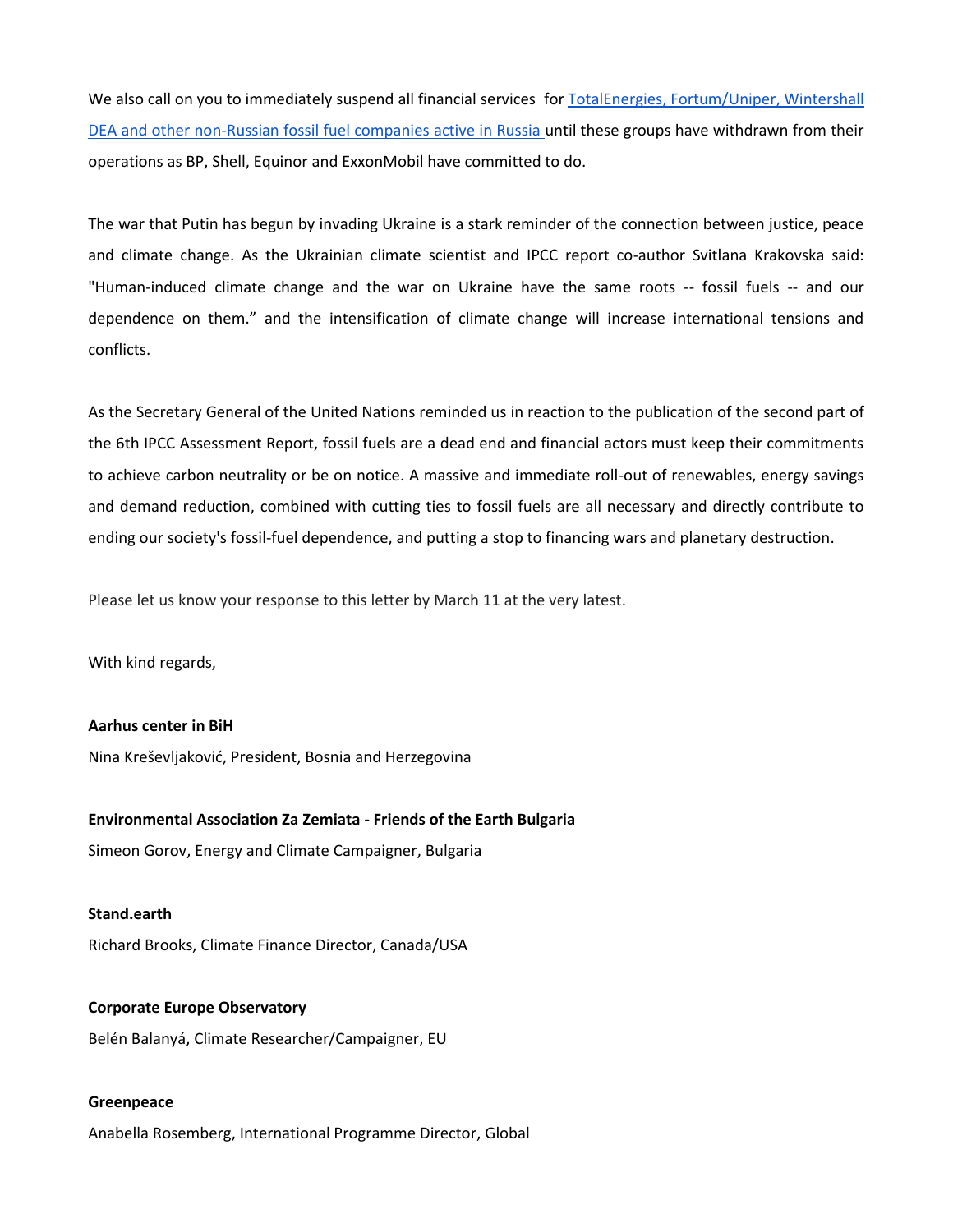#### **Reclaim Finance**

Lucie Pinson, Executive Director, France/International

#### **urgewald**

Katrin Ganswindt, Finance Research, Germany/International

#### **Market Forces**

Julien Vincent, Executive Director, International

#### **Sierra Club**

Ben Cushing, Campaign Manager, Fossil-Free Finance, USA

#### **350.org**

Nick Bryer, Europe Campaigns Director, UK

#### **BankTrack**

Johan Frijns, Executive Director, Netherlands/ International

#### **Rainforest Action Network**

Pallavi Phartiyal, Deputy Executive Director, USA

#### **Les Amis de la Terre France / Friends of the Earth France**

Lorette Philippot, Finance Campaigner, France

#### **Andy Gheorghiu Consulting**

Andy Gheorghiu, Campaigner & Consultant (Founder), International

#### **AnsvarligFremtid**

Thomas Meinert Larsen, Finance Campaigner, International

# **Bank on our Future**

Usman Mohammed, Senior Digital Campaigner, International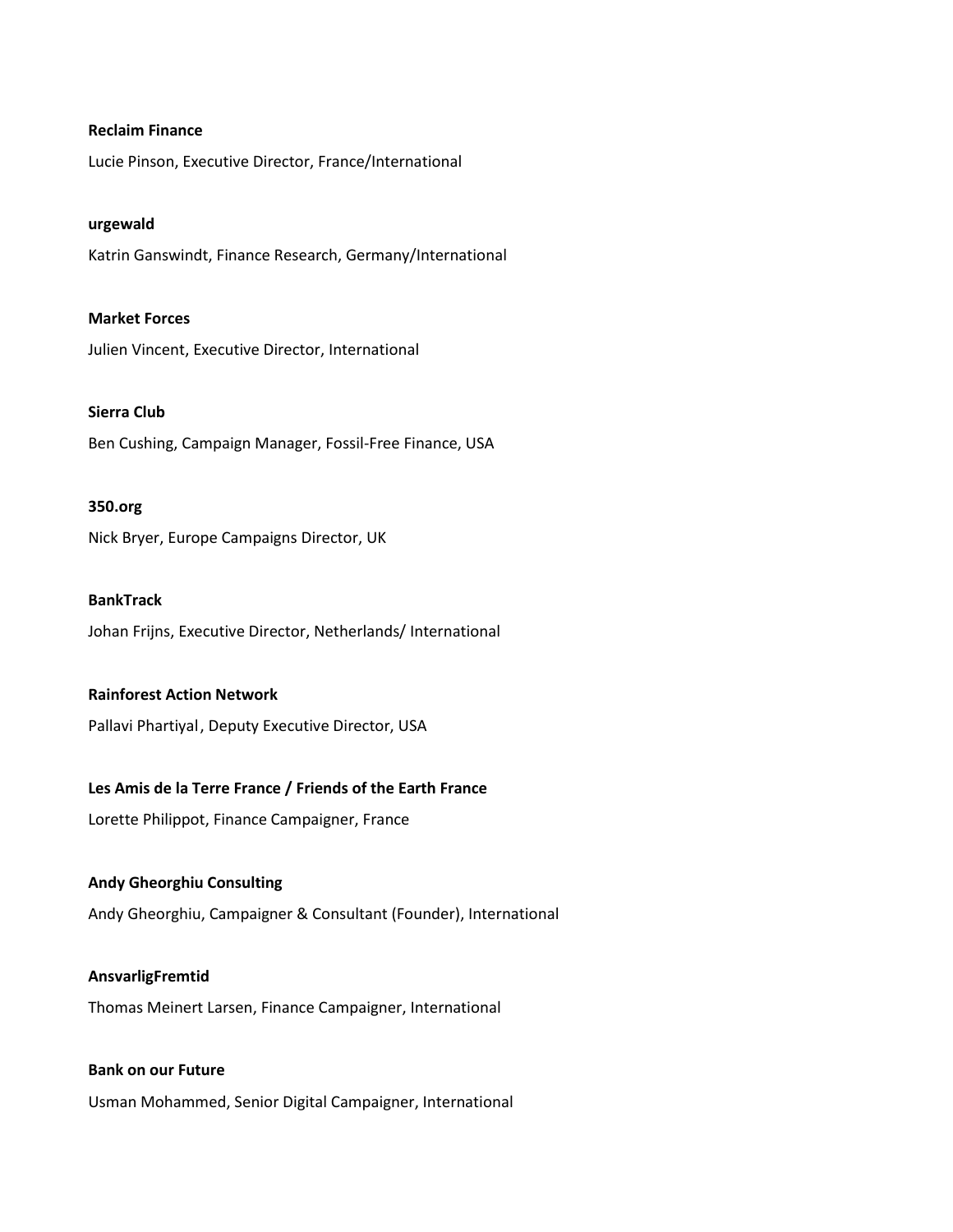#### **Center for International Environmental Law**

Nikki Reisch, Director, Climate & Energy Program, International

**Gastivists Collective** Kevin Buckland, Collective Member, International

**GreenFaith** Rev. Abby Mohaupt, Climate Finance Campaign Director, International

**Quantum Leap** Pía Carazo, Director, International

**SumOfUs**

Leyla Larbi, Campaign Manager, International

**The Sunrise Project** Peter Bosshard, Program Director, International

#### **Waterkeeper Alliance**

Chris Wilke, Global Advocacy Manager, International

#### **ReCommon**

Daniela Finamore, Finance&Climate Campaigner, Italy

**Emergenzaclimatica.it**

Angelo Gagliani, Program Tutor, Italy

#### **Movimento No TAP/SNAM Brindisi**

Cosimo Quaranta, Representant, Italy

#### **System Change Not Climate Change**

Maura Stephens, Coordinating Committee Member, North America/Central America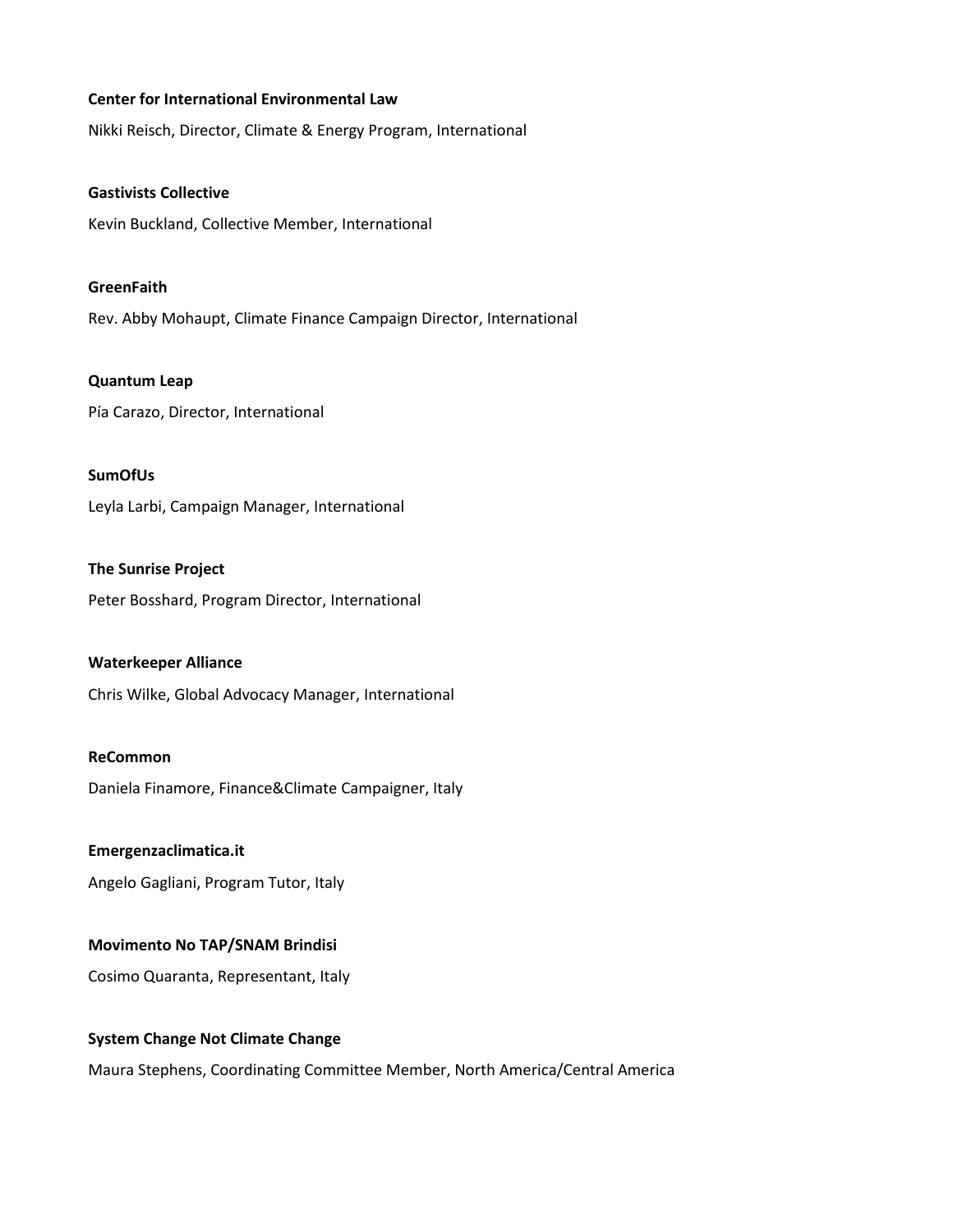#### **Center for Energy, Ecology and Development (CEED)**

Gerry Arances, Executive Director, Philippines

**Stowarzyszenie EKO-UNIA** Radosław Gawlik, President, Poland

**Stowarzyszenie Pracownia na rzecz Wszystkich Istot** Radosław Ślusarczyk, President, Poland

**The Alliance of Associations Polish Green Network**

Maciej Wereszczyński, Program Lead, Poland

#### **Campax**

Urs Arnold, Campaigns Director, Switzerland

# **Uplift**

Tessa Khan, Director, UK

# **Fossil Free California**

Miriam Eide, Coordinating Director, USA

# **350 Butte County**

Mary Kay Benson, Steering Council Manager, USA

# **350 Silicon Valley** Janet Cox, Legislation/Policy Director, USA

# **50by40**

Lasse Bruun, CEO, USA

# **Accelerate Neighborhood Climate Action**

Karen Bueno, Team Member, USA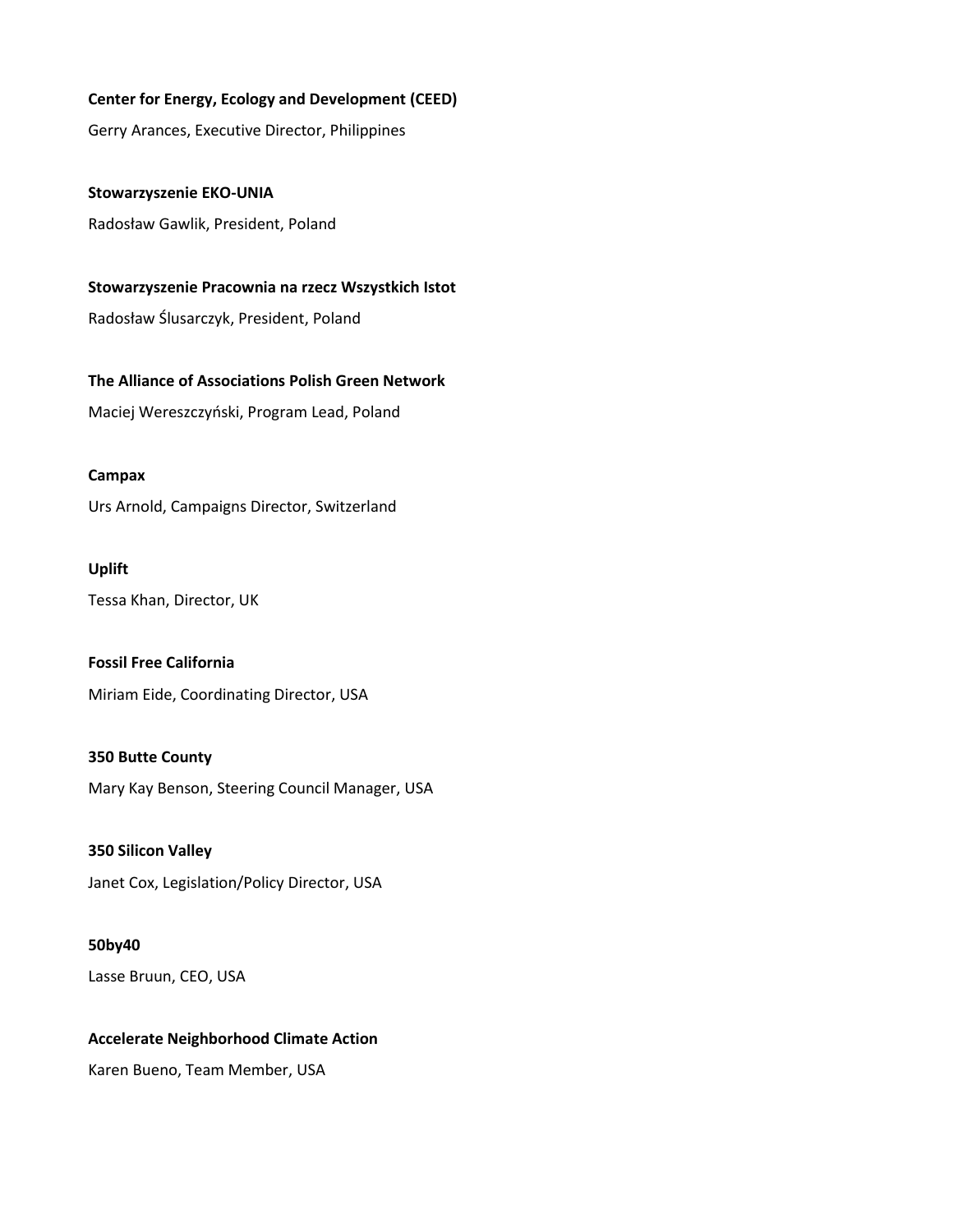#### **Businesses for a Livable Climate**

Marie Venner, Co-Chair, USA

**Call to Action Colorado** Marie Venner & Stef Klass, Co-Chair, USA

**Catholic Network US** Stefanie Klass & Marie Venner, Co-Chair/Founder, USA

**Climate Finance Action** Mary Cerulli, Founder, USA

## **CO Businesses for a Livable Climate**

Marie Venner & Jim Smith, Co-Chair, USA

### **CODEPINK**

Nancy Mancias Campaigner, USA

#### **Community for Sustainable Energy**

Fred Kirsch, Director, USA

#### **Connecticut Citizen Action Group (CCAG)**

Tom Swan, Executive Director, USA

#### **Earth Quaker Action Team**

Eileen Flanagan, Campaign Director, USA

#### **Earthworks**

Jennifer Krill, Executive Director, USA

# **Extinction Rebellion San Francisco Bay Area** Leah Redwood, Action Coordinator, USA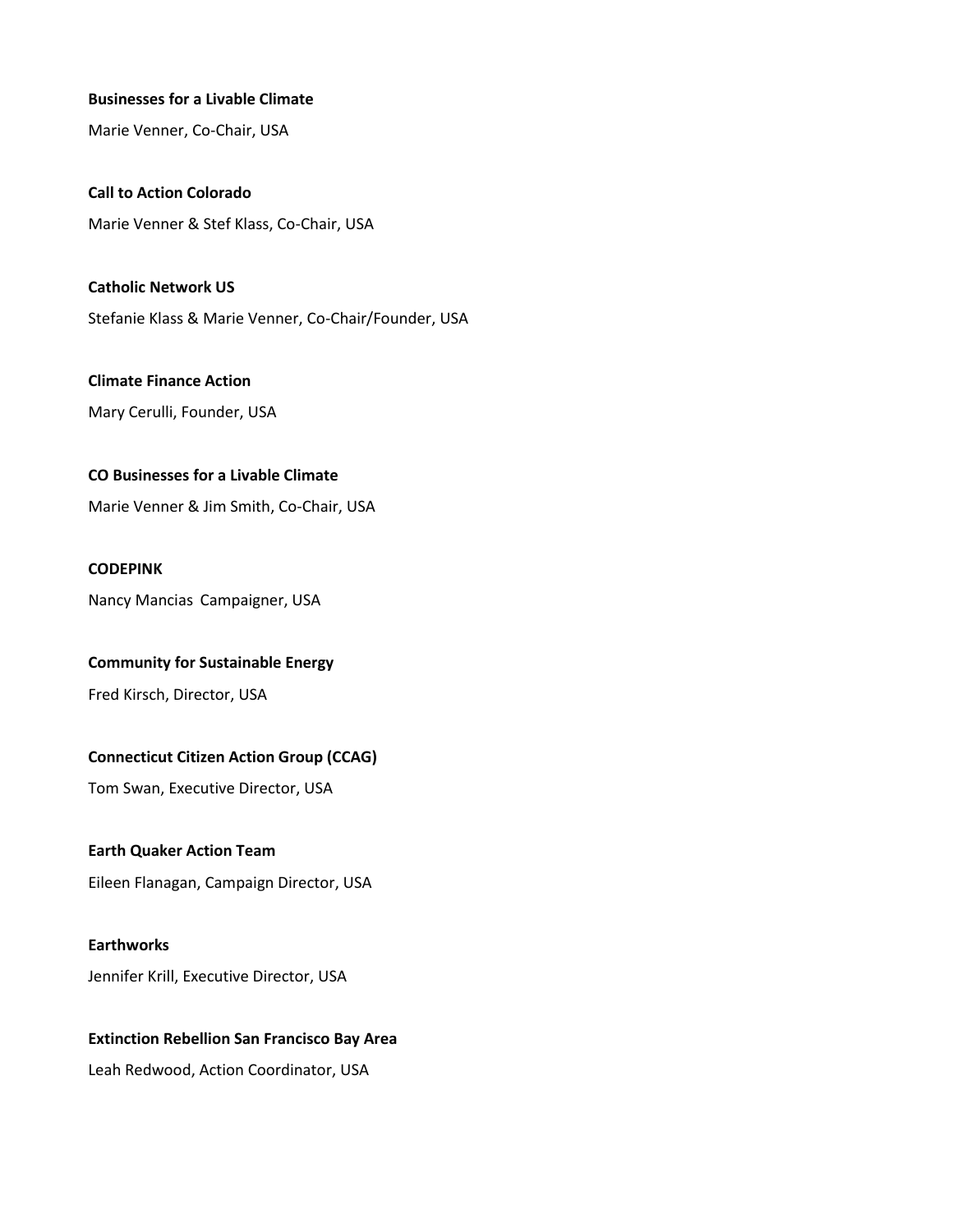#### **Greater New Orleans Housing Alliance**

Nichelle Taylor, USA

**I-70 Citizens Advisory Group**

Rachael Lehman, Chair, Healthy Communities, USA

**Indivisible Ambassadors** Philip Beck, Co-Founder, USA

**Jewish** Rabbi Eliot J Baskin, D Min, USA

### **Material Research L3C**

Jim Vallette, President, USA

#### **Mayfair Park Neighborhood Association Board**

Debbie Thornburg James, Founder/Community Chaplain, USA

#### **Mental Health & Inclusion Ministries**

Amy Petré Hill, President, USA

#### **Montbello Neighborhood Improvement Association**

Emmett Hobley, Co-Chair, USA

#### **North Range Concerned Citizens**

Kristi Douglas, Commerce City Councilor and Co-Chair, USA

#### **Oil and Gas Action Network**

Matt Leonard, Director, USA

#### **Pittsburghers Against Single Use Plastics**

Dianne Peterson, Steering Committee Member, USA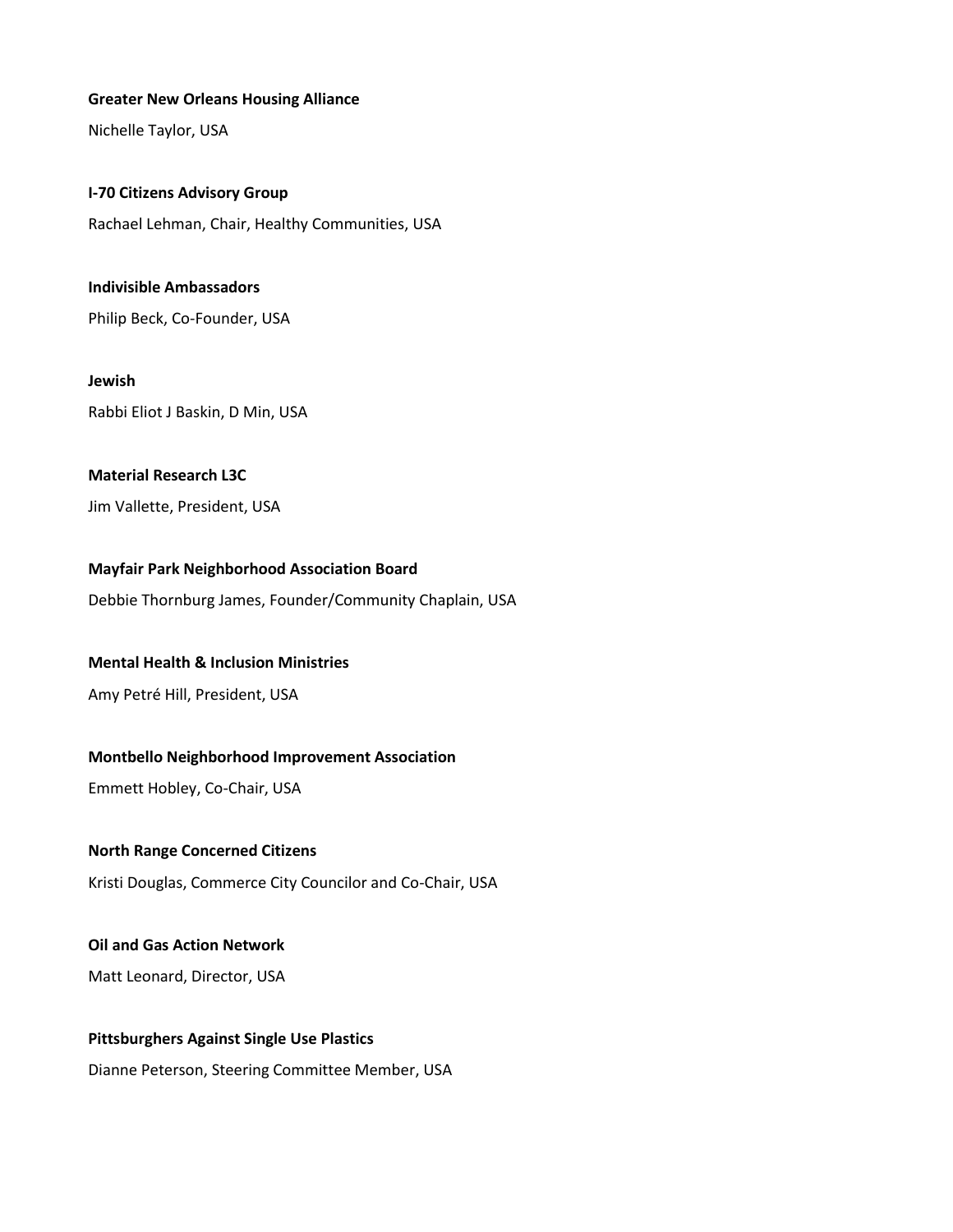#### **Plastic Pollution Coalition**

Dianna Cohen, CEO & Co-Founder, USA

**Project Impact**

Ru Mahoney, CEO, USA

**RapidShift Network**

Cheryl Barnds & Marie Venner, Co-Chair, Founder, USA

**Save EPA (former employees)**

Jeff Hart, Co-founder, USA

#### **Small Business Alliance**

Marie Venner, Chair, USA

# **Southwest Organization for Sustainability**

Anna Ramirez, USA

#### **The Green House Connection Center**

Harmony Cummings, Co-Founder, USA

# **The Last Plastic Straw**

Jackie Nuñez, Founder, USA

# **Unite North Metro Denver**

Fran Aguirre & Deb James, President, USA

#### **Wall of Women**

Paddy McClelland, Co-Founder, USA

# **Western Slope Businesses for a Livable Climate**

Chris Calwell, Co-Chair, USA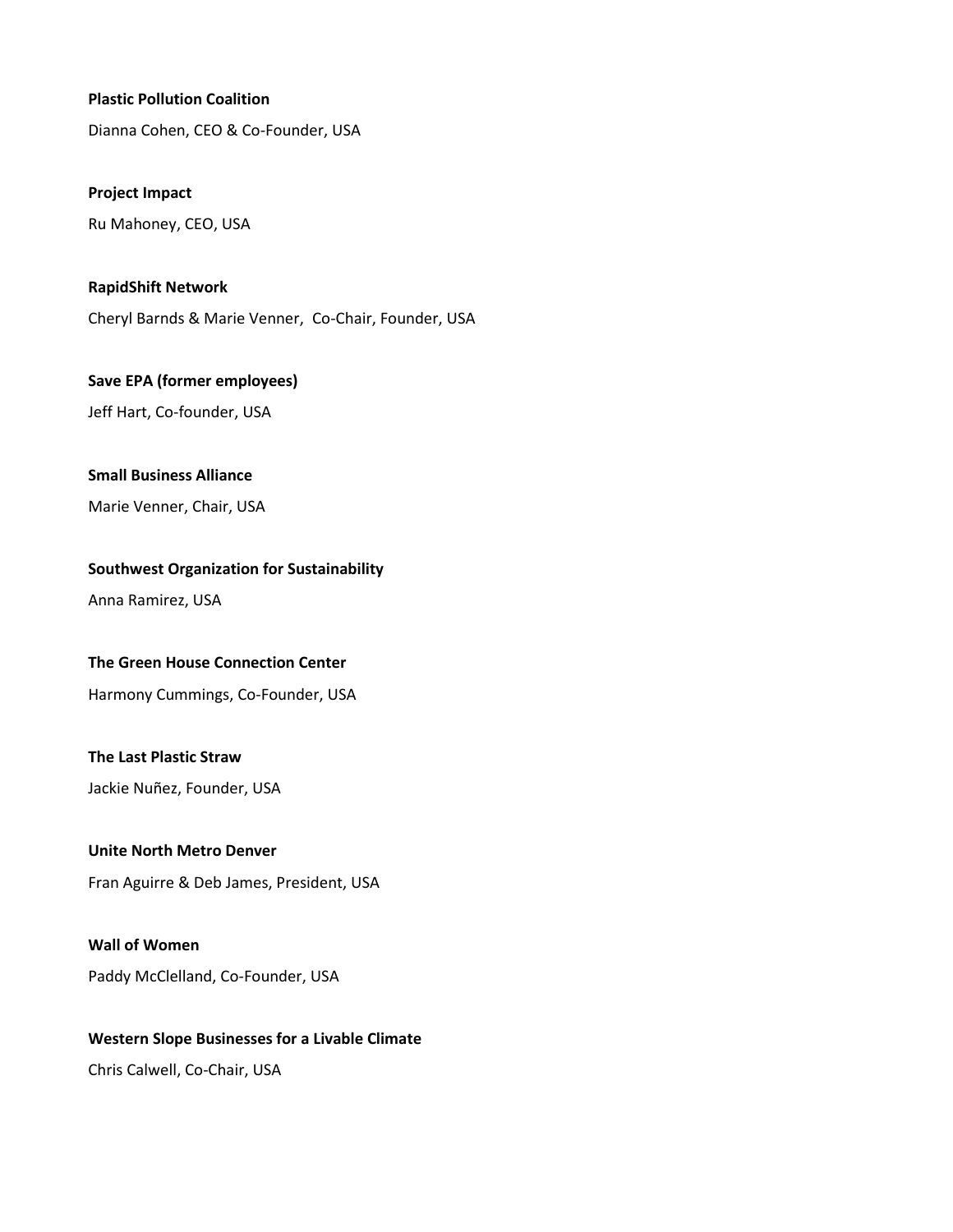### **Wilwerding Consulting, Littleton Business Alliance**

Dennis Wilwerding, Program Director for Policy Development and Implementation, USA

**Womxn from the Mountain** Renée M. Chacon, Executive Director/Co Founder, USA

**Working for Racial Equity** Anna Ramirez, USA

**Pittsburghers Against Single Use Plastics** Dianne Peterson, Steering Committee Member, USA

# **Shift Action for Pension Wealth and Planet Health**

Adam Scott, Executive Director, Canadda

#### **Turtle Island Restoration Network**

Joanie Steinhaus, Gulf Program Director, USA

#### **Leadnow**

Maggie Chao, Campaigns Director, Canada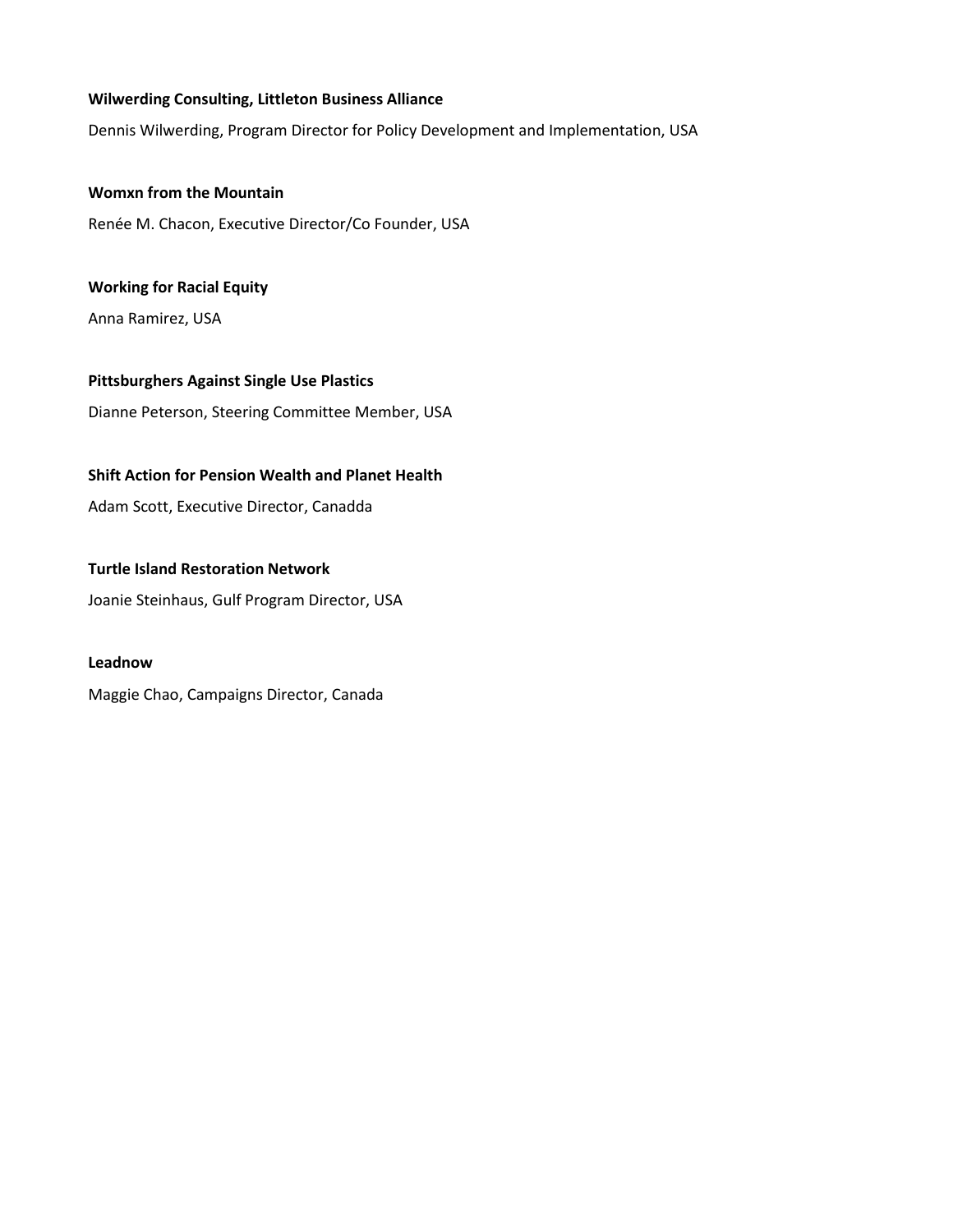# **Annex - The Russian Fossil Fuel Exclusion List**

**Companies in the [Global Coal Exit List](https://www.coalexit.org/) with their headquarters in Russia**

- JSC SUEK Group
- JSC Ural Mining Metallurgical Co
- EN+ Group IPJSC
- JSC HC SDS
- Sibanthracite Group
- Russian Coal JSC
- ZAO Stroyservis
- Altraso Ventures Ltd
- JSC Vorkutaugol
- PAO Severstal
- Sibuglemet Group LLC
- PJSC Kuzbasskaya Toplivnaya Kompaniya
- Resurs LLC
- CC Kolmar LLC
- TALTEK Group of Companies
- Karakan Invest
- MelTek LLC
- Coal Star Co Ltd
- Mechel PAO
- Razrez Arshanovsky LLC
- PJSC Priargunsky Industrial Mining and Chemical Union
- LLC Ugolny Razrez
- Southern Coal Co LLC
- JSC Kuznetskinveststroy
- JSC Donugol
- PJSC RusHydro

# **Companies in the [Global Oil & Gas Exit List](https://gogel.org/) with their headquarters in Russia:**

- PJSC Gazprom
- PJSC Rosneft Oil Company
- PJSC LUKOIL
- PAO NOVATEK
- Surgutneftegas PJSC
- PJSC Tatneft
- Irkutsk Oil Company Co LLC